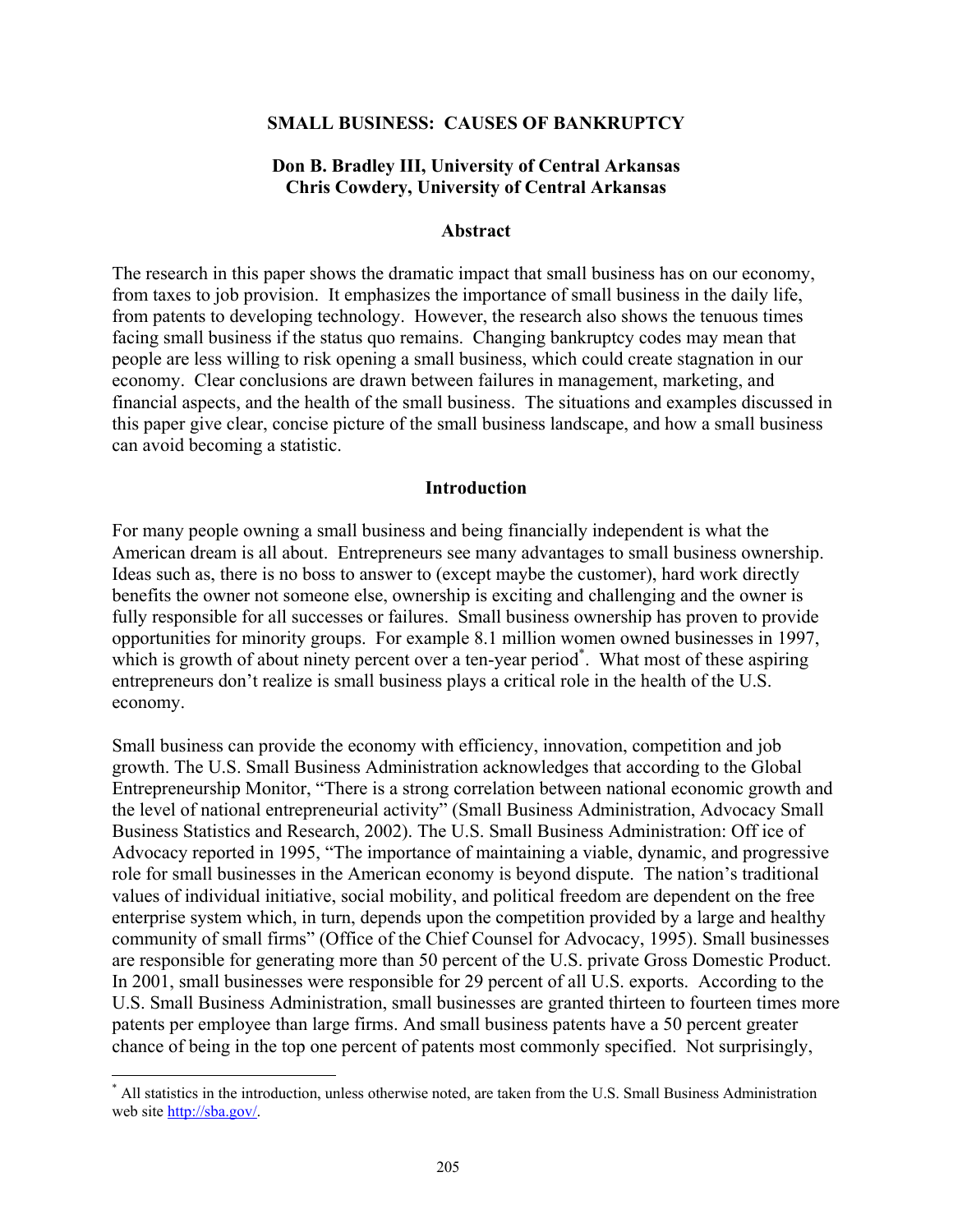small firms employ 39 percent of the high tech industry. This is a clear declaration of efficiency and innovation. These facts alone prove the irreplaceable impact of small business on the national economy, but the most critical statistics may be in job creation and overall employment.

Small business plays a key role in the health of the economy by providing employment and job growth. In the U.S. small firms of 500 employees or less employee about half the private work force and provide 44.3 percent of total salaries. In 2001 small companies employed 57.4 million of the 115.1 million private workers. Small businesses have been responsible for creating between 60 and 80 percent of new jobs each year. In 2000 and 2001 small businesses created a net increase in new jobs of 1,150, 875, while large companies had a net decrease of 150,905 according to the U.S. Small Business Administration. All jobs created in these years were a result of small business. In 1995 the U.S. economy had a total of 22.5 million businesses with 16.5 million sole proprietorships, 1.6 million partnerships and 4.5 million corporations. Ninetynine percent of these 22.5 million companies had 500 or fewer employees classifying them as small businesses. In 2003 the U.S. economy had a total of 23.7 million businesses, of which 17 million were sole proprietorships. Of these 23.7 million businesses, 99.7 percent employed 500 or fewer individuals. Small firms also employ key demographics in the economy. For instance, a small company is more likely to hire individuals who work part-time or are older in years.

The benefits of entrepreneurship and small business are undeniable for both the owner and the economy. In reality, as astounding as the statistics are for small business success, the statistics for failure are equally daunting. A common statistic repeated when an aspiring entrepreneur seeks advice from friends or family is "Nine out of ten new businesses fail within the first year." While not entirely accurate, this common shred of advice could be considered close. One source claims the failure rate for new business to be about 70 to 80 percent in the first year (Holland, 1998). Many small businesses do in fact fail, but business failure in the U.S. does not carry the same consequences or ideas of personal failure as in many other regions around the world. Many cases of failure can be chalked up to experience in learning what to do and what not to do. Failure can provide an invaluable understanding of what it takes to be a successful entrepreneur. This is an important aspect of small business in the U.S. where in most cases the owner will survive to try again.

# **New Business Success and Failure**

In the U.S. each and every business day, many hopeful entrepreneurs will begin new businesses, while many others will close the door on a business that is less than five years old. About half of the 20 to 30 percent of new businesses that make it through their inaugural year of operation will survive beyond the fifth year anniversary (Holland, 1998). Because most data on newly created firms is based on business with employees, it is difficult to give accurate information on the number of sole proprietorship start up and failure rates for any given year. As such, the rates given in this section will be based on firms with employees.

The U.S. Small Business administration states that approximately two-thirds of new employer firms last two years and half survive at least four. They also estimate about ten percent of the employment businesses open and close each year. Yearly statistics, including bankruptcies can be seen in Table 1.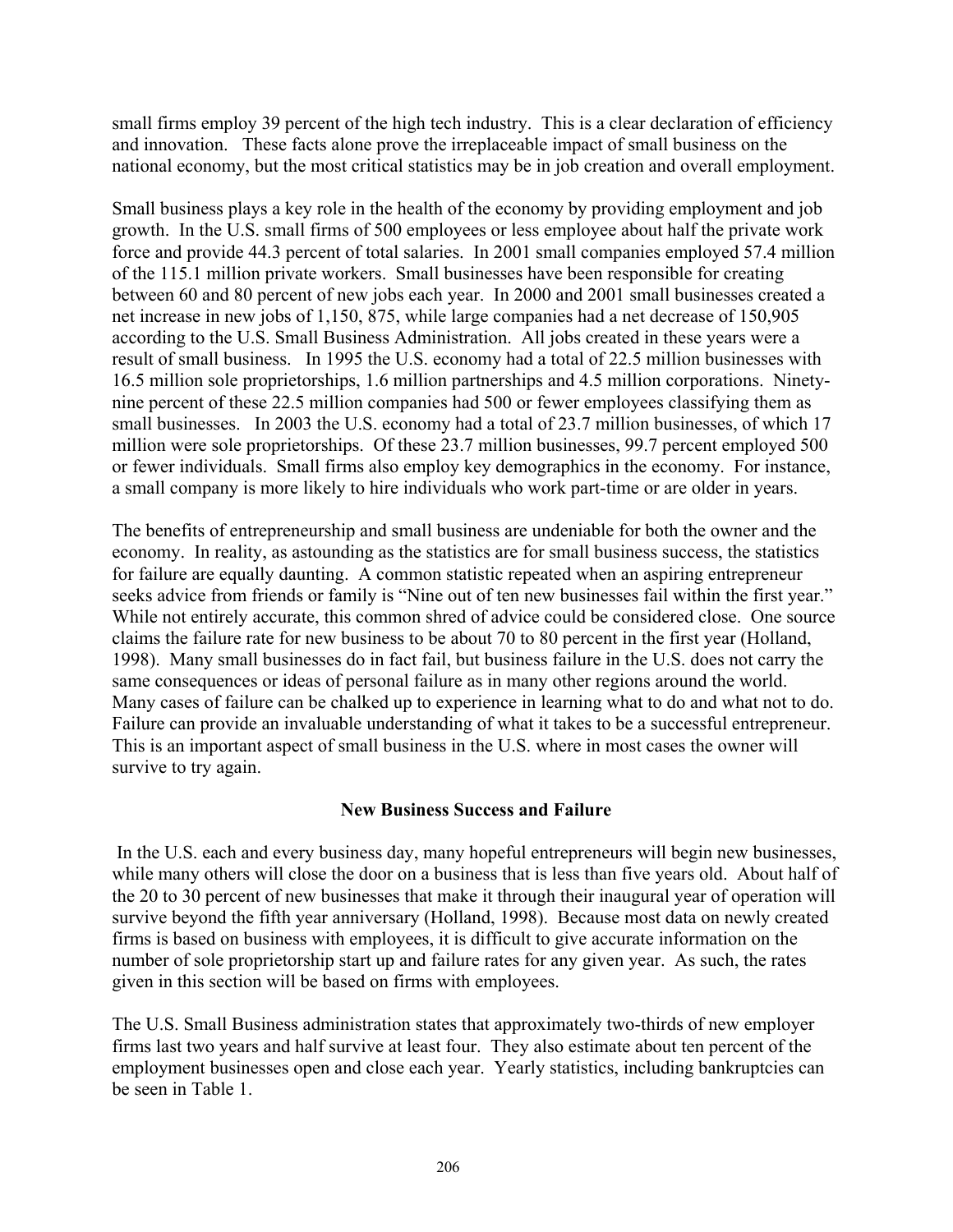| Category         | 1997  | 1998  | 1999  | 2000  | 2001  | 2002  | 2003  |
|------------------|-------|-------|-------|-------|-------|-------|-------|
| New Firms        | 590.6 | 590.0 | 587.1 | 574.3 | 585.1 | 589.7 | 572.9 |
| Firm<br>Closures | 530.0 | 537.9 | 530.5 | 542.8 | 553.3 | 569.0 | 554.0 |
| Bankruptcies     | 53.8  | 44.2  | 37.6  | 35.5  | 40.1  | 38.5  | 35.0  |

**TABLE 1 Business Turnover in US (thousands)** 

Source: U.S. Small business Administration and The State of Small Business: A Report of the President.

The chances of small business failure could appear to be overwhelmingly high. This acts as a barrier to entry for many aspiring entrepreneurs. However, the U.S. Small Business Administration reports that about 33 percent of owners involved in a small business closure would consider the firm successful at its closing. Business failure is not an eminent conclusion for all small business entrepreneurs. Facts show that in most cases business failure is avoidable. All products have a business life cycle, which consist of product introduction, growth, maturity and decline. So, some failures are due to changing conditions in the market place. A good manager will monitor and prepare for these product cycles. The truth however, as reported by Dun and Bradstreet is that roughly 90 percent of small business failures are a result of poor management caused by a lack of knowledge (Texas Economic Development, n.d.). This lack of knowledge comes in many forms. Some general knowledge gaps may include understanding cash flow, poor location selection, lack of market information or understanding, and poor marketing practices. All of these knowledge gaps are avoidable through proper management. The greatest form of failure for small business is the failure that requires a bankruptcy filing. Michael Tentowski, Director of the Dan River Small Business Development Center states that 95 percent of small businesses fail with in five years and those failures often leads to a filing of bankruptcy (Hale, 2004). Dun and Bradstreet report that companies with less than 20 employees have only a 37 percent chance of surviving four years. But of these closures, only ten percent will close in bankruptcy. The good news is bankruptcy provides a vehicle for giving business owners a new start and like in business failure cases many of the same mistakes can be avoidable. The difference in a business that simply fails and one that is forced to file for bankruptcy often lies in the early detection of signs of failure. While not all bankruptcies are avoidable, most will generally be a cause of poor management.

#### **U.S. Bankruptcy System**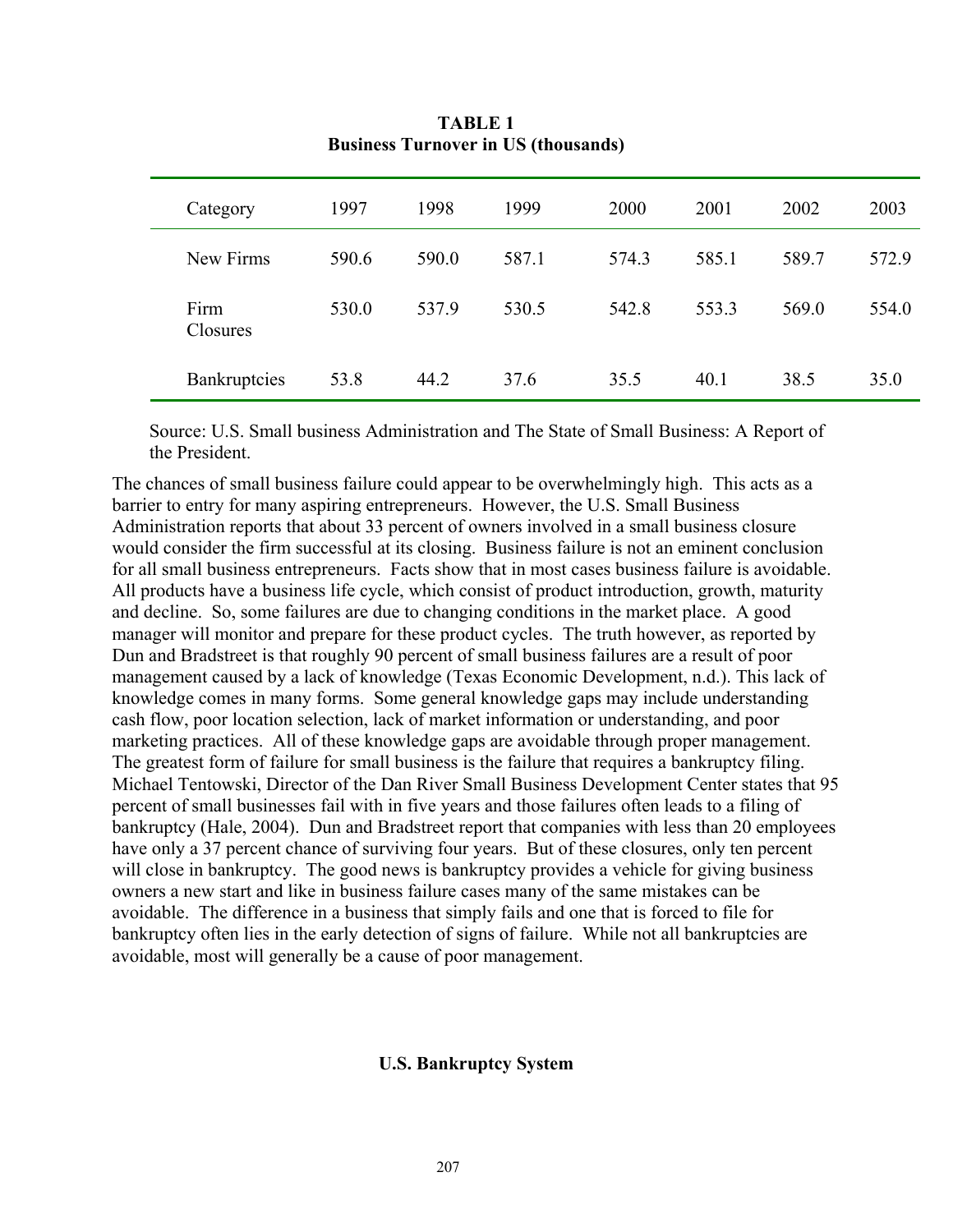Bankruptcy in the U.S. is a process that allows businesses to satisfy their debts to creditors while providing the debtor with an opportunity for a clean slate to start over. Bankruptcy is accomplished with the filing of a petition for bankruptcy in a federal court. Once a bankruptcy proceeding has started, creditors cannot pursue debtors for payment until the bankruptcy process has reached its completion. The bankruptcy process may be initialized voluntarily by the debtor, or in some cases involuntarily through actions taken by creditors. Businesses must choose one of two bankruptcy methods. The business owner must choose between the liquidation method, Chapter 7 and the reorganization method, Chapter 11.

Chapter 7 involves the liquidation of company property and assets to pay debts owed to creditors. The business owner or representative will be required to provide the court with a description of the company's recent financial history and a list of all assets and debts. A court assigned trustee will be responsible for reviewing company information. The trustee will oversee the sale of property and distribute the proceeds to the company's creditors. The trustee may also choose to remove any remaining unpaid debt from the owner's liabilities. After all debts are settled, almost all Chapter 7 firms cease to operate.

Chapter 11 involves the reorganization of finances with the purpose of paying off debts and the continued operation of the business after the bankruptcy is complete. After the filing of the petition, the business then has 120 days to provide a reorganization plan to return the business to profitable status. The plan must provide details of how creditors will be repaid. In many cases, the plan will allow for extended payment options. All creditors must sign off on the reorganization plan before it will receive court approval. According to the American Bankruptcy institute, only 50 percent of small businesses receive court approval for reorganization plans and merely 25 percent complete the process as financially profitable (Forsman, 2001). An alternative to Chapter 11 is Chapter 13 bankruptcy, which uses the same reorganization principals, but involves small businesses with less than \$100,000 in unsecured debts. See Table 2.

| Faster and Simpler than Chapter 11 | Business is likely to continue.        |  |  |
|------------------------------------|----------------------------------------|--|--|
| Only one court visit               | No sale of property                    |  |  |
| Property sold                      | No trustee appointed                   |  |  |
| Appointed trustee to manage        | Longer and more complex than Chapter 7 |  |  |
| Unlikely to continue operation     | Debts must be paid                     |  |  |

**TABLE 2 Bankruptcy System Highlights** 

Source: Legal Match.com

There has been a large increase in bankruptcy filings in recent years. Bankruptcy filings have soared from 348,000 in 1984 to 1.5 million in 2001. Most of the increase is due to personal bankruptcy filings. Small businesses are responsible for some of the increase. A common abuse of bankruptcy filings by small business increases is due to repeat bankruptcy filings. An individual will create a small business, develop a large sum of debt, and then file bankruptcy for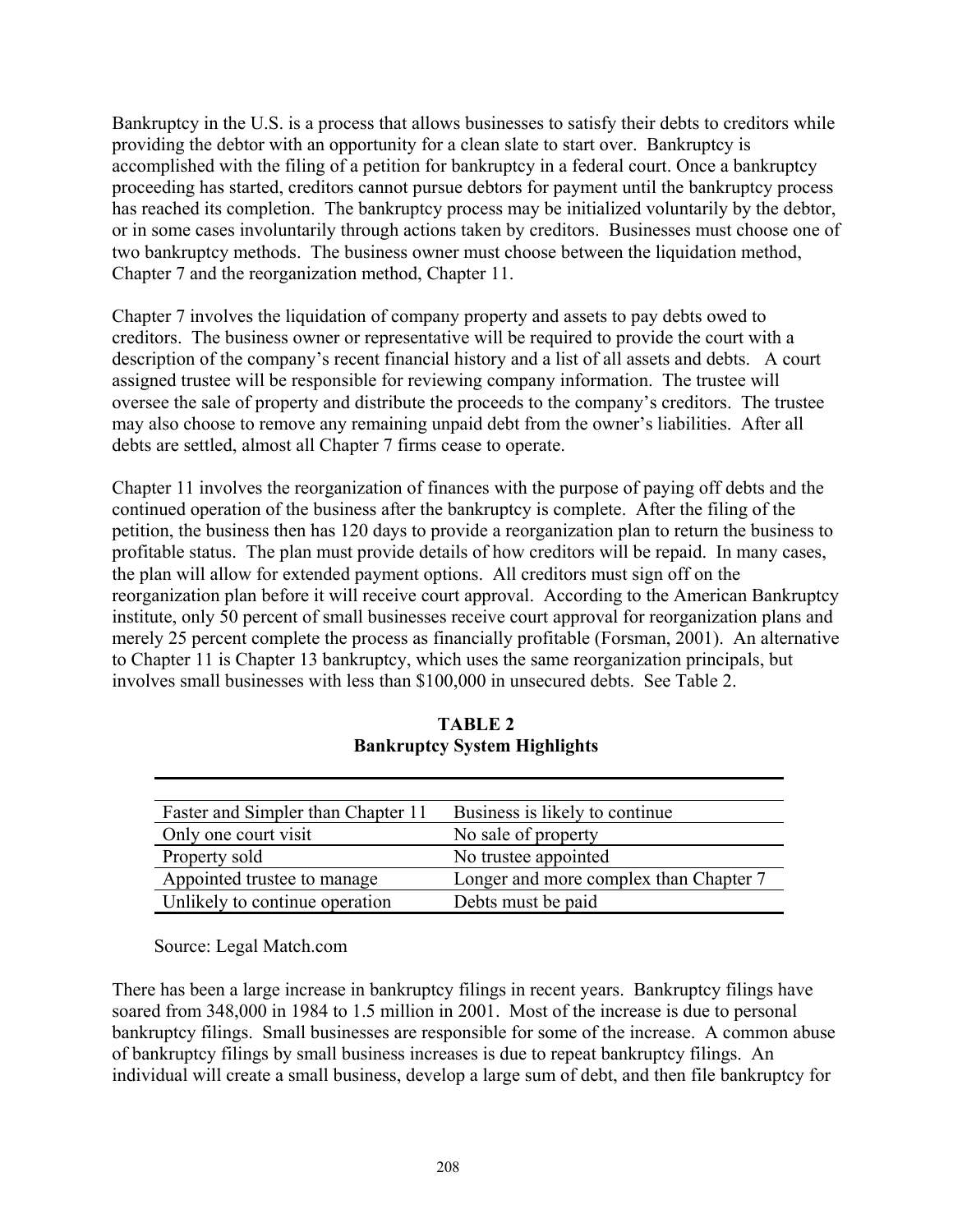a fresh start to repeat the cycle. Some dishonest entrepreneurs use this business strategy for personal wealth creation.

In response to increased filings and abuses, both the U.S. House of Representatives and U.S. Senate passed separate bankruptcy reform legislation in 2001 that many claim would have a negative impact on small businesses. However, the legislation stalled while in a bipartisan conference to iron out the differences in the two versions. The reform legislation, termed "Bankruptcy Abuse Prevention and Consumer Protection Act," called for the assignment of trustees to the small business filing Chapter 11 to determine its viability and placed paper requirements on small businesses that large companies do not have to provide. One reason for this may be that most small businesses do not seek the bankruptcy solution until it is too late and there is no viable reorganization for repaying debts. The new legislation also required the filing of paperwork for debts, assets and cash flow within days of filing. This is documentation that many small businesses cannot organize in such a short period of time. Although the measure was never signed into legislation, bankruptcy reform may still be in the future as a threat to small firms. In 2004, talks of a bankruptcy reform bill still exits under the same, "Bankruptcy Abuse Prevention and Consumer Protection Act," name.

# **Differentiating Between Failure and Bankruptcy**

Not all small business failures should be classified as such. Many small businesses are created to exist for a specified period of time. Other closures are considered a success by the owner as he or she moves on to other fazes of life such as retirement or a more lucrative job in another company.

When attempting to identify the causes of bankruptcy in small business, one inevitably comes to the conclusion that the differentiation between the use of the terms failure and bankruptcy is nearly impossible to define. While only around ten percent of all small business failures are actually conceded in bankruptcy, it can be stated that bankruptcy is a direct entity to the causes of failure. Citing Sheperd 1994, in the paper *Trade Credit and Small Business: A Cause of Business Failures?* Bradley and Rubach define failure as "the organization stops performing those functions that are expected of it." Bradley and Rubach also cited Sherperd in identifying bankruptcy as an entity of failure as "the filing of a bankruptcy petition (Chapter 7, 11, or 13) reveals the failure of an organization and bankruptcy is recognized as a manifestation that an organization is no longer functioning properly." The researcher must recognize that in most all cases the causes for bankruptcy and failure will be the same. The use of bankruptcy statistics and specific surveys will provide for a more in-depth view into actual bankruptcy. The researcher will interrelate the use of failure and bankruptcy and provide bankruptcy specific material when identifiable.

# **Small Business Bankruptcy**

Small business has been identified as a key ingredient to the health of the nation's economy. It has also been shown that a large majority of small businesses end in failure. Bankruptcy has been identified as a last effort for failing businesses. Roughly 35,000 to 40,000 businesses file for bankruptcy each year. What are the major causes of business failures that end in bankruptcy?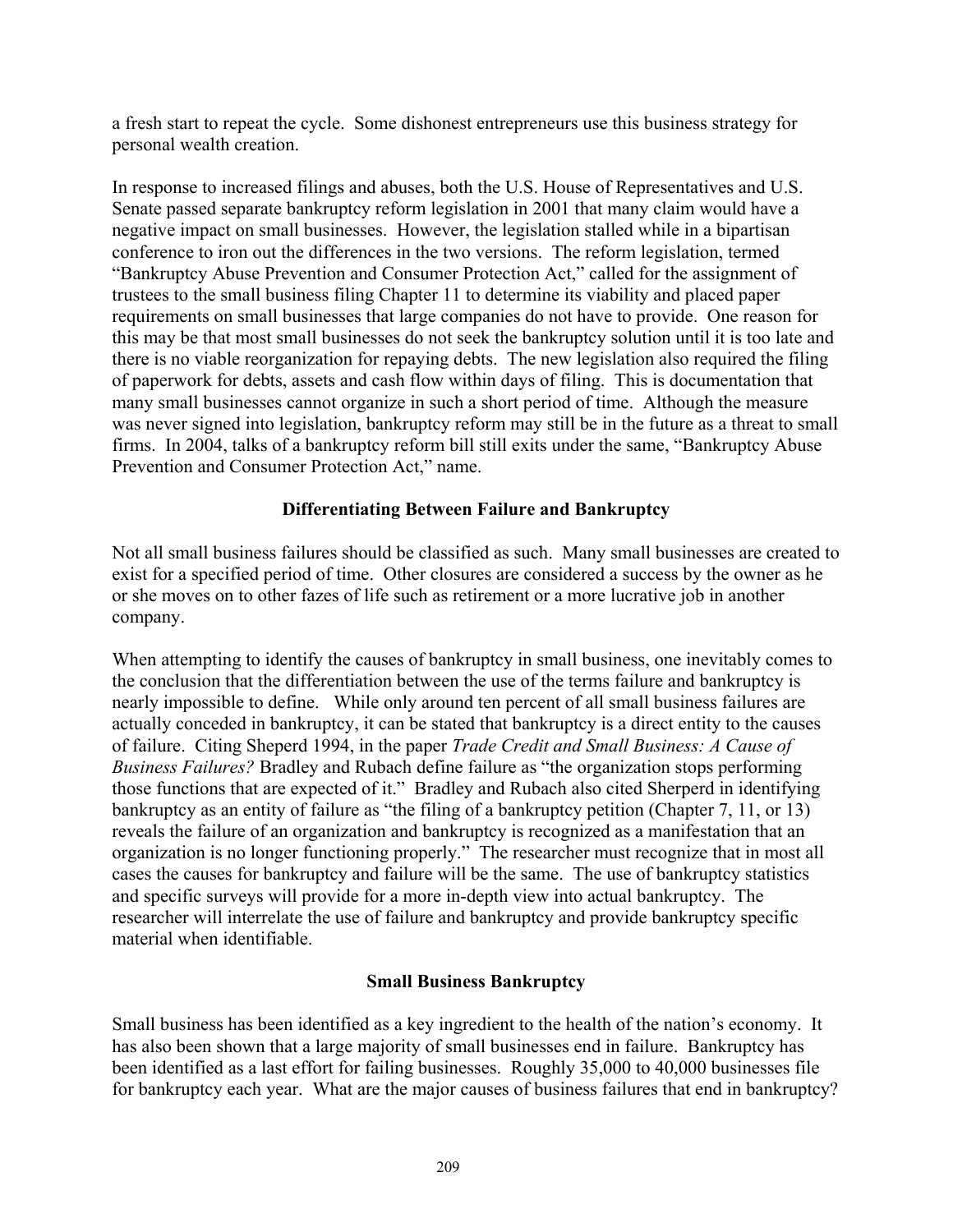The remaining sections of this paper will attempt to identify the many causes of small business bankruptcy in general terms.

In 1998 the U.S. Small Business Administration commissioned a research project concerning small business failure and bankruptcy. The results are found in the paper *Financial Difficulties of Small Business and Reasons for Their Failure.* The Chart below is a result of a survey given to small businesses that have filed for bankruptcy. While the respondents may not be entirely objective in their responses, it should be noted that 72.6 percent cited a business-oriented reason for bankruptcy that could be described as management, marketing or financial reasons. The respondents were not directed to a list of reasons, nor where they limited in number of responses. This gives an explanation to why the sum percentages are greater than 100.



**Chart 1** 

 Source: U.S. Small Business Contract # SBA-95-0403, Paper *Financial Difficulties of Small Business and Reasons for Their Failure*

The researchers of this survey grouped the responses into groups that break out as follows:

- Outside business conditions: includes increase in competition, insurance and general costs of doing business.
- Financing: includes loss of capital, inability secure new capital and high debt.
- Inside business conditions: includes management mistakes, location, loss of clients and trade credit problems.
- Tax: includes problems with the IRS.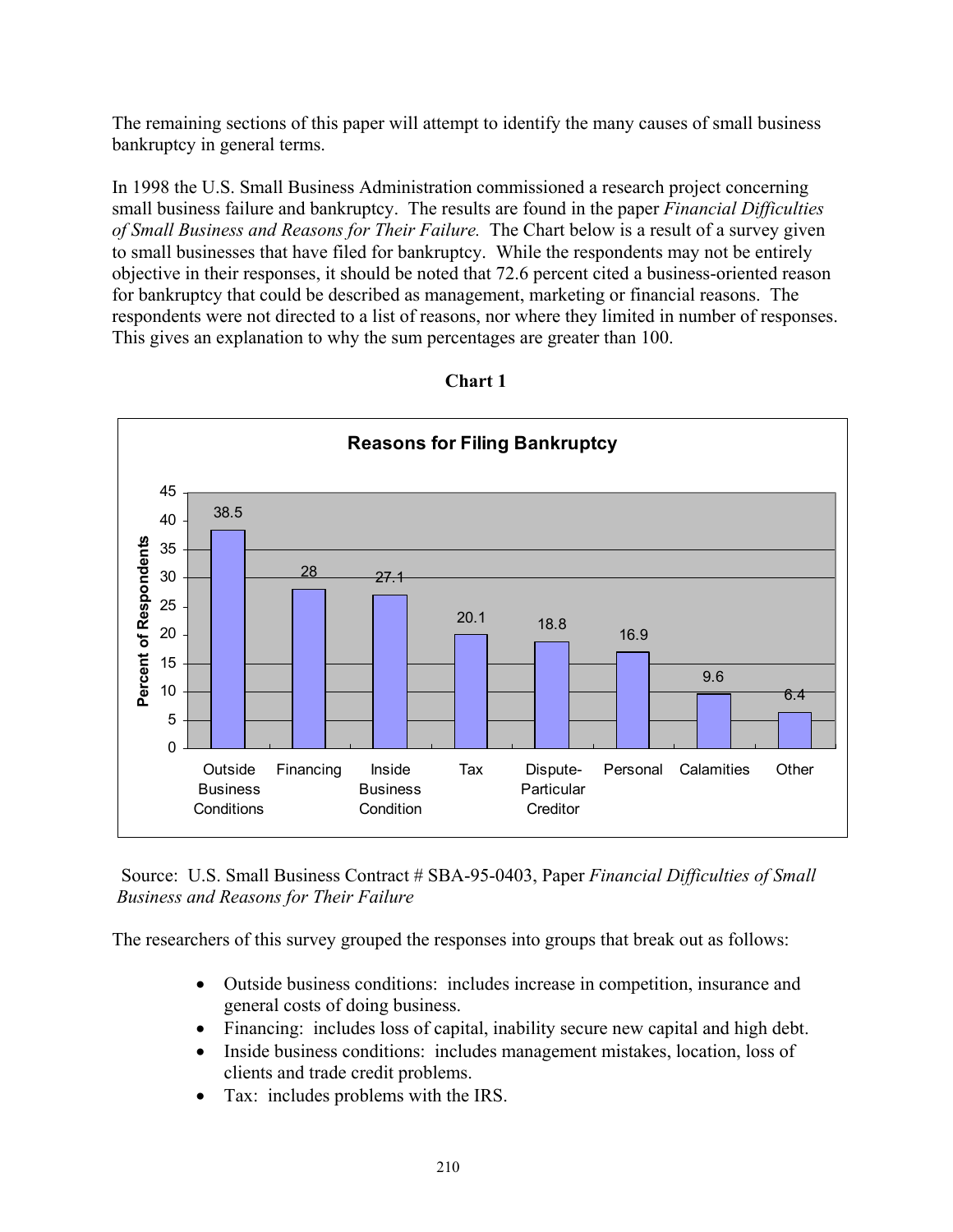- Disputes with a particular creditor: includes foreclosures, lawsuits, and contract disputes.
- Personal: includes illness and divorce.
- Calamities: includes fraud, theft, natural disasters and accidents.
- Other: includes buying time and involuntary bankruptcy filings.

# **Causes Grouped Into Marketing, Management and Financial**

The causes of small business failure can be lumped into three major categories of marketing, management and financial. A lack of experience in any of these categories can lead to catastrophic failure and bankruptcy. In most instances a lack of knowledge and understanding or a lack of effort are the causes for failures relating to these three categories.

Many entrepreneurs underestimate the amount of effort that must be exerted in a successful small business (Texas Economic Development, n.d.). Small business owners must be individual selfstarters with a high level of discipline. Entrepreneurs must emphatically understand that they are solely responsible for the success or failure of the business.

Entrepreneurs often start a business in an industry or product line similar to a field they have worked in and gained significant knowledge. They often are technical experts in their business. Many times though, the owner does not have the managerial background and experience for making their business a success. A small business manager must manage human resources, strategic planning, inventory and all other business operations. Small business owners must also manage financial decisions such as trade credits, accounting, payroll, working capital and taxes and regulations as well as economic trends. Owners are also responsible for marketing activities including, not only advertising, but market research, customer feed back, selection of location, awareness of competitors and changes in consumer trends. While not all causes of bankruptcy fall into these categories, a look at the specific causes of bankruptcy will show that in most cases failure will be because of poor decisions in management, marketing and finances.

# **Specific Causes of Small Business Bankruptcy**

#### **Table 3**

| List of Specific Causes that Lead to Bankruptcy |                         |  |  |  |  |  |
|-------------------------------------------------|-------------------------|--|--|--|--|--|
| <b>Under Capitalization</b>                     | Loss of Key Person      |  |  |  |  |  |
| Lack of Planning                                | <b>Growing Pains</b>    |  |  |  |  |  |
| <b>Trade Credit</b>                             | Lack of Technology      |  |  |  |  |  |
| Tax Burdens and Regulations                     | Poor Location           |  |  |  |  |  |
| Personal Issues                                 | <b>Natural Disaster</b> |  |  |  |  |  |
| Unrealistic Expectations                        | Poor Record Keeping     |  |  |  |  |  |
| Poor Cash Flow                                  | Failure to Use Advise   |  |  |  |  |  |

# **Unrealistic Expectations**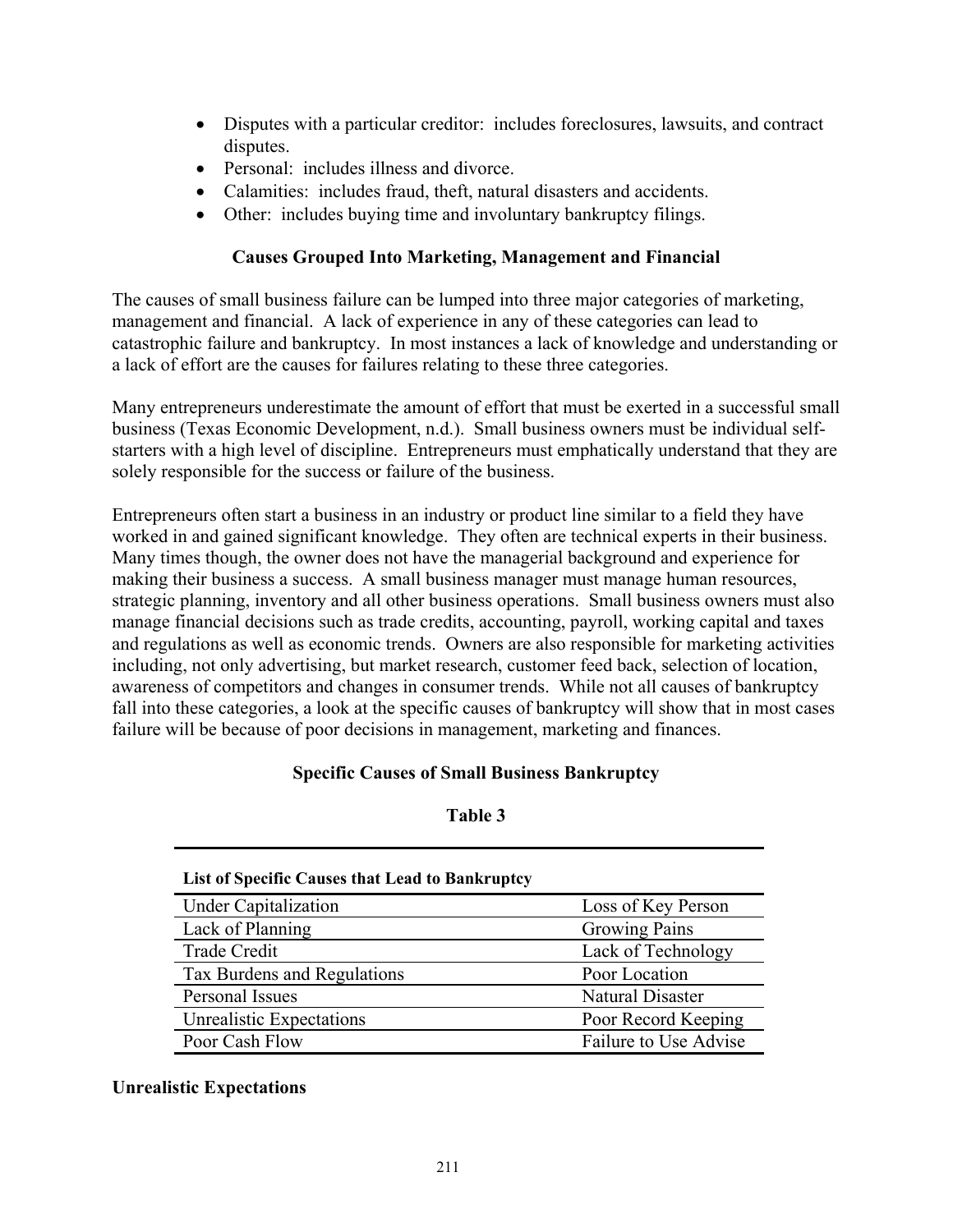Many entrepreneurs do not understand the wares of owning a small business. They assume it will be a success from day one. They have misconceptions about the amount of money that will be generated by the business. They also underestimate the percentage of reinvestment that will be required for the business to continue. On average most new businesses require a year or more before becoming profitable. Another misconception of new entrepreneurs is the amount of time and effort that must be invested into the business. If an entrepreneur opens a new business with hopes of free time, he does not realize that over half of small business owners work more than 60 hours a week.

# **Personal Issues**

Personal problems often indicate business problems for small firms. "About one out of six socalled business bankruptcies are initiated because of a personal problem of the business owner" (Sullivan, Warren & Westbrook, (1998). Divorce and illness are the most common issues involved. In the paper *Financial Difficulties of Small Business and Reasons for Their Failure* the authors report that a personal bankruptcy was also filed by more than one in ten of the business bankruptcies surveyed.

# **Under Capitalization**

A number of entrepreneurs don't know where to go to ask for a loan. A bank, credit union, investors or the U.S. Small Business Administration could provide funding to start a firm. Many people assume banks or institutions will provide a loan for 100 percent of start-up costs based solely on a good idea. In fact, financing is much more difficult to come by and is a reason for many small business failures. An aspiring entrepreneur must have a percentage of the loan being requested, a good credit score, and the means to pay back the loan.

Most banks and institutions are tight with the amount they want to loan for small businesses. They only want to provide for the minimum. In some cases this is due to the requesting entrepreneur not understanding how much money his or her new firm will require. Often, entrepreneurs underestimate the money and time required to make a business profitable. There are always unforeseen issues or problems when starting a new business. It takes two to three times the amount of capital estimated to reach profitability.

For many small businesses the lack of start up capital causes a shortcoming before the business reaches profitability. It is much more difficult to raise capital the second or third time after the company has appeared to not meet projections. "As James Schermerhorn, Edward Lowe Foundation has written, Overcapitalization can't kill a small business, a capital shortfall can" (Glocal Vantage, Inc, n.d.).

# **Natural Disaster**

Though not common, natural disasters can play a role in small business failures and bankruptcies. Disaster can be classified as anything naturally occurring in the environment, including death. The large majority of small businesses are sole proprietorships. Obviously, the death of this individual would require the business to no longer exist. Other types of natural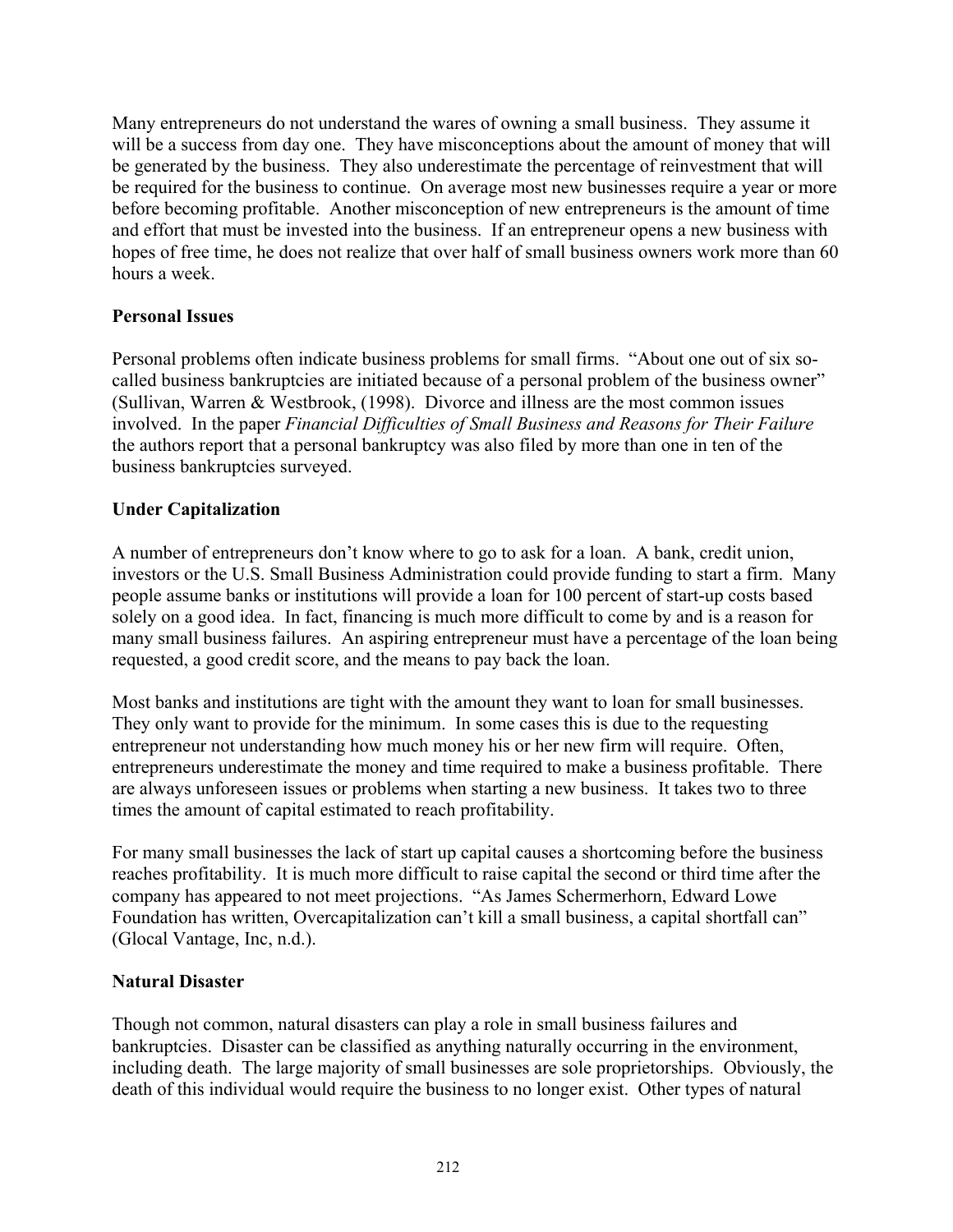disaster include fire, irreparable damage to a critical facility, destruction of key equipment or the death of a key employee. Logistical changes such as the introduction of a new bypass can also be considered a natural disaster.

#### **Poor Cash Flow**

A lack of cash flow is often the biggest failure indicator. A lack of cash flow could cause a business to fall behind on wage payments, rent, and insurance and loan payments. A lack of cash flow also could inhibit the company's ability to reinvest for future profits such as the ordering of products or supplies and marketing execution. When a company is borrowing to pay off past debts, it is usually a sign of disaster to come. Statistics show companies that don't enter a state of profitability within eighteen months are at a high risk of bankruptcy (Hale, 2004). A significant shortage of cash flow limits the company's ability to respond to outside threats. This is critical for fledgling businesses since new threats seem to appear everyday.

#### **Poor Location**

It is common knowledge that, for most businesses, the selection of location is a critical decision in determining success or failure. Marketing ideas such as population density, foot and vehicular traffic, number of local competitors and number of surrounding non-competing firms should be considered when selecting a business location. It would stand to reason that the failure of a business due to location is solely related to a lack of or poor marketing research. Oddly enough, research has shown marketing research is only a fraction of the problem. A survey of businesses that filed for bankruptcy in 1983 shows that 55 percent of respondents chose their business location based on already owning the property, the most convenient vacant building and lower rent prices (Bradley & Saunders, 1985). Another reason many business owners choose their location is based on the properties convenience to home. None of these reasons for selecting a location is viable and obviously doomed the businesses from the beginning.

# **Poor Record Keeping**

In the paper *Poor Planning and Marketing Causes Small Business Bankruptcy,* Don Bradley III conducted a survey of small business owners located in the south and southwestern U.S. that filed for bankruptcy between 1995 and 1996 and reported that 58 percent of respondents did little to no record keeping. Keeping good detailed records of sales, expenses and debts alone is critical for the survival of any business. This is especially true for volatile small businesses. How can any financial planning be done when there is no understanding of cash on hand, outstanding credits and current expenses? Poor record keeping makes it virtually impossible for owners to know the financial status of his or her company. The fact is many small firm owners don't want to complete this menial task, regardless of its importance.

**Growing Pains**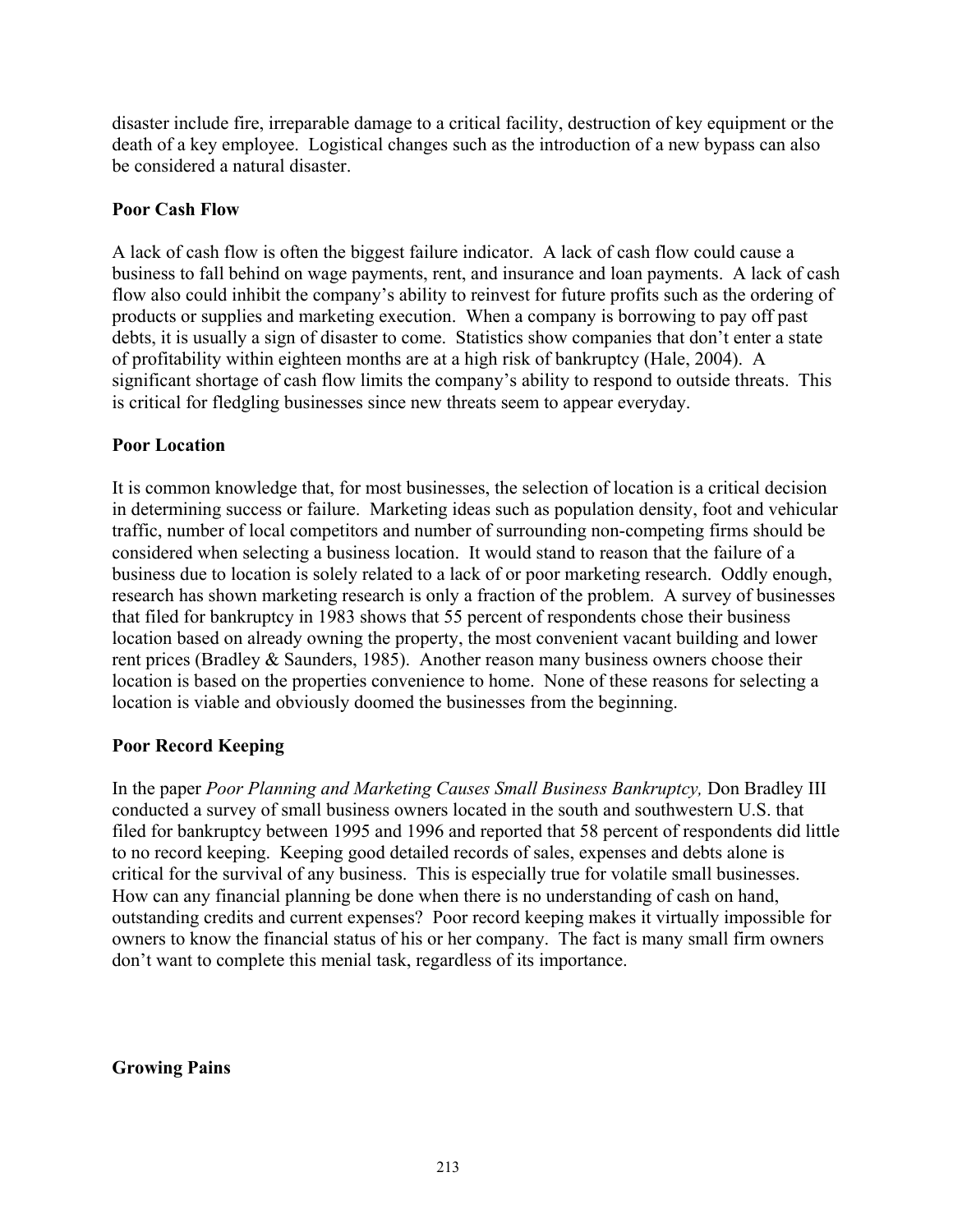While the opportunity for expansion is a great sign of an operations success, does rapid growth mean future prosperity or could it lead to hard times? Small businesses tailored to battling for sales and surviving may not be prepared for the nuances of success that leads to expansion. The small company must have a strong financial position to avoid many expansion pitfalls. Business owners cannot expect for promising sales and current growth potential to guarantee operations expansion and funding. The small business must be prepared for increased customer credits and an increase in expenses and overhead. A sudden decrease in demand during a time of expansion, due possibly to an economic downturn, could lead to stagnant excesses in inventory and unpaid expenses creating potential for insolvency. As Jeff Bailey, a writer for The Wall Street Journal has written, "Balancing the desire to grow against the desire not to go bankrupt is the smart entrepreneur's job" Bailey, 2003).

# **Loss of Key Person**

Many small businesses rely heavily on one or a few select individuals. This may be an owner, partner, foreman, salesman, technical expert or many other key persons. Their impact on the company is so great that the loss of this key person can disable the business and lead to bankruptcy. The most obvious causes of the loss of a key person are illness or death. Other causes are disputes among individuals or inability of the company to provide competitive compensation. A key person may be lured away from the small business due to a lack of financial compensation such as salary, profit sharing, life insurance, disability insurance and health benefits. Small businesses may protect itself against the loss of a key person because of death or illness with key man insurance. Key man insurance offers the company a sum of money should the key person be lost. The idea is to give the company financial resources to reorganize for survival.

# **Lack of Technology**

Whether technology, has provided increased quality, efficiency or durability, it has always played an important role in products and services provided to consumers. Business owners have had to ensure that they are offering the most recent technologies to consumers regardless of their industry. Providing the most recent advances has been a key requirement for small businesses to stay competitive. However, not all small business owners utilize technology in business operations.

Today's technology offers the small business owner endless possibilities for increased efficiency, control and marketing. There are some technologies that may be to expensive for all small businesses to integrate, but advancements in cheap personal computer power and wide spread use of the internet provide entrepreneurs with many options to improve business operations. Personal computers offer many efficient applications for document creation, record keeping, creating marketing materials, web page management and storing customer information in small databases. The Internet opens many avenues for marketing and sales. A business owner can research markets, competitors or industries, and create databases of customer email addresses for newsletters and direct marketing and place advertisements based on key words for customers interested in the firm's products or services. Using both a personal computer and the Internet a small business can develop a web site that will open new sales channels and broaden its market.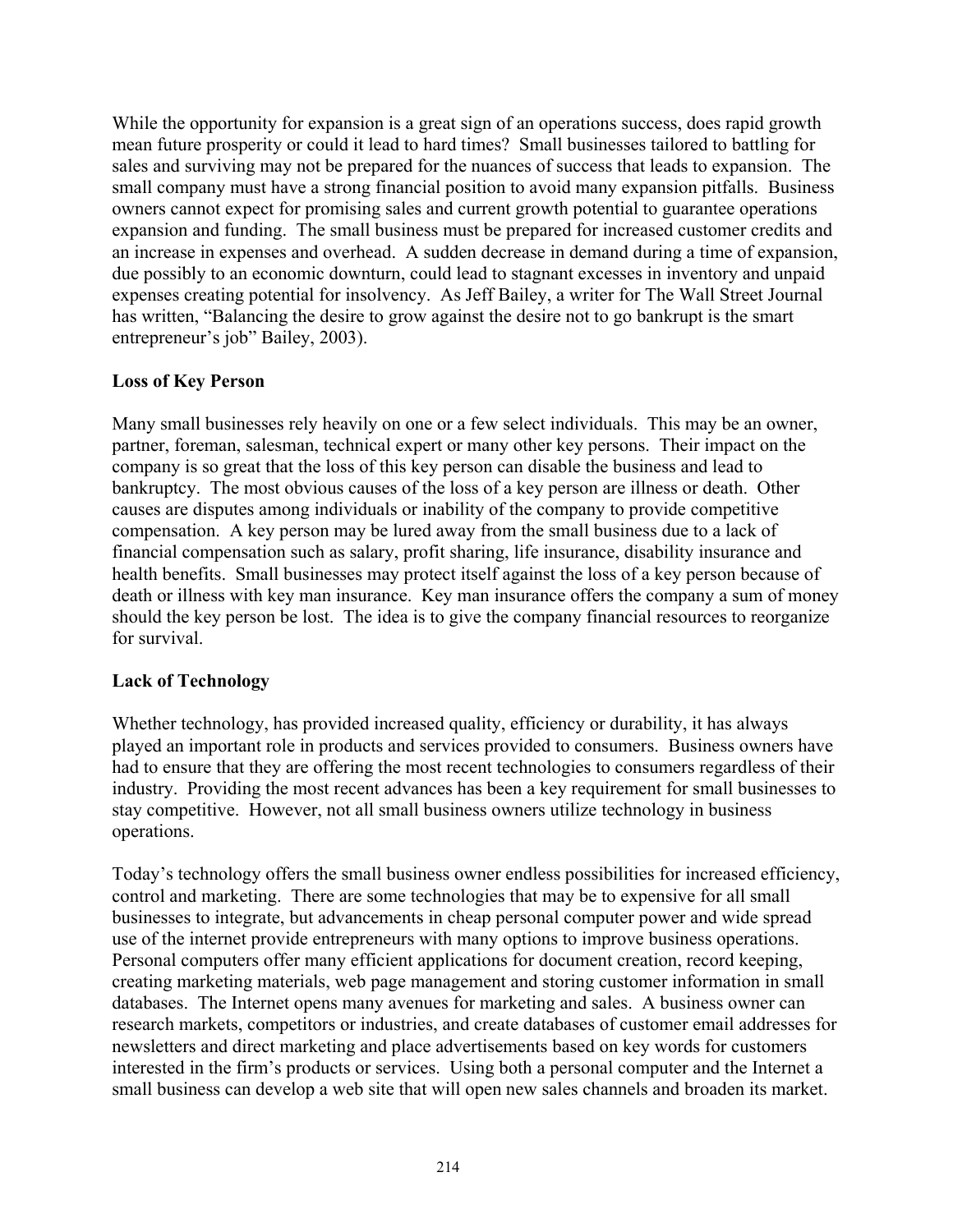Considering the benefits of the Internet, it is not surprising that a survey of bankrupt small businesses shows that 84 percent of those firms did not use the Internet for sales or advertising (Bradley, 1999).

#### **Poor Planning**

Poor planning or a complete lack of planning is one major reason small businesses have a short life expectancy. In discussing planning for business, Glocal Vantage, Inc describes planning as follows: "Planning is not about what you will do in the future. It is about the future implications of present decisions and actions" (Glocal Vantage, Inc, n.d.). The importance of researching demand for product or service, identifying the target market, calculating necessary capital and selecting a location are all critical facets of planning that lead to determining a clear business plan. Research shows the lack of a mission statement and objectives has a direct correlation to the number of bankruptcies (Bradley, 1999).

Another area of planning entrepreneurs should consider is the managerial duties that will be required in day-to-day operations. The owner will not simply be selling the product and talking to customers. In most cases he will be involved in all aspects of the business and should not underestimate the impact of these activities on his or her time and availability. Proper planning plays a critical role in the success of small businesses and should not be overlooked.

# **Trade Credit**

The use of trade credit is a common practice used in small business to provide temporary financing. A trade credit involves the delivery of products to another business and allowing delayed payment for those products. Most small businesses operate with both supplier and creditor trade credit practices. The use of trade credit is basically a requirement for competing in small business.

Trade credit affects a small businesses cash flow. Since cash flow is extremely important to the survival of a small business, late payment or non payment can lead to financial failure and possibly bankruptcy. "Ineffective working capital management, especially the extension of trade credit and its nonpayment, has been identified as a cause for small business failure" (Bradley & Rubach, 2002). Sixty-six percent of bankrupt businesses responding to a survey claimed that nonpayment had a negative effect on its financial position (Bradley & Rubach, 2002). The late payment of products or services already delivered can put the crediting small business in the detrimental position of having to take on additional short-term debt due to a lack of cash flow. This is especially true when the credit is to a major buyer. The more threatening trade credit problem is when the company receives credit and never provides payment due to bankruptcy. The credit issuing company may or may not receive payment from the liquidation of the defunct company. Trade credit is often to low in the hierarchy of allocation to receive payment. Even if payment is finally rendered, it may be too late for the issuing company to salvage its financial position.

# **Tax and Regulation Burdens**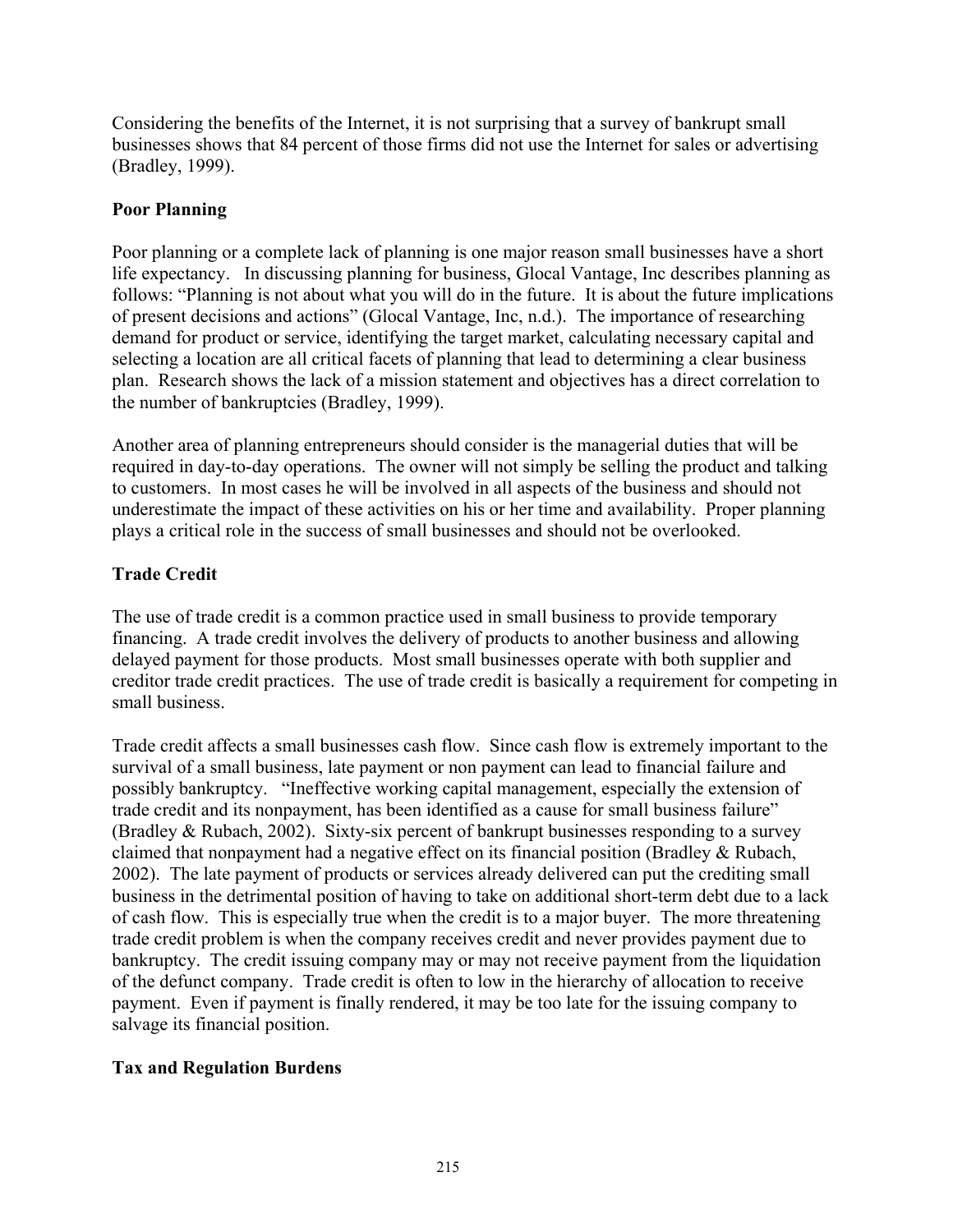Burdens brought on by tax codes and regulations have a significant impact in determining the success of small businesses. Small business owners spend an incalculable amount of time determining whether the regulation applies or not, whether his or her business is in compliance, and what, if any action needs to be taken. Christopher Bond, a US Senator from Missouri, asks the following question regarding endless tax codes and regulations, "And when is that entrepreneur supposed to find the time it all takes and still be able to keep his or her business afloat?"

When it comes to filing taxes, small businesses have over 200 IRS forms and schedules, with over 8,000 lines, boxes and data requirements, that may need to be used (United States, Congress, Senate, Committee on Small Business, 1999). This does not include the more than 700 pages of instructions for completing these forms. Small businesses account for nearly 600 billion in tax revenue, almost 40 percent of the 1.7 trillion annually (United States, Congress, Senate, Committee on Small Business, 1999). Small businesses pay 63 percent of regulatory costs in the U.S., but employ less than 53 percent of the work force (Office of the Chief Counsel for Advocacy, 1995). The U.S. Small Business Administration Office of Advocacy conducted research on the impact of taxes and regulations and stated the following quote in the paper *The Changing Burden Of Regulation, Paperwork, And Tax Compliance On Small Business*: "This research and other available data lead to the conclusion that the average annual cost of regulation, paperwork, and tax compliance for firms with fewer than 500 employees is about \$5,000 per employee, compared with about \$3,400 per employee for firms with more than 500 employees." This is a significant financial difference for small businesses competing with large firms.

These numbers are all quite daunting. It is easy to understand how these hardships translate to financial and management difficulties for small business owners. The U.S. government is aware of these challenges for small businesses and continues to search for an answer to level the playing field.

# **Failure to Use Advice**

Some small business owners neglect to seek advice from external sources. Many external firms or agencies could provide direction or solutions for small business problems. Advice is available from accountants, attorneys, business and marketing consultants and government agencies such as the U.S. Small Business Administration. A good business owner will identify the areas where help is needed and inquire to possible solutions. It is not enough to gather advice. The firm must believe and act on it to receive the benefits.

#### **Conclusion**

Evidence suggests that failure rates of small businesses in the United States are related to the nature of a capitalistic market in relying on competition where only the strongest survive. The causes for small business failure and ultimately bankruptcy are many. A successful entrepreneur is, no doubt, the consummate businessperson who must be a jack-of-all-trades. It is evident that nearly all entrepreneurs have the opportunity to control their own destiny. Success is obviously not a guarantee, but nor is failure. A well-rounded businessperson who has carefully planned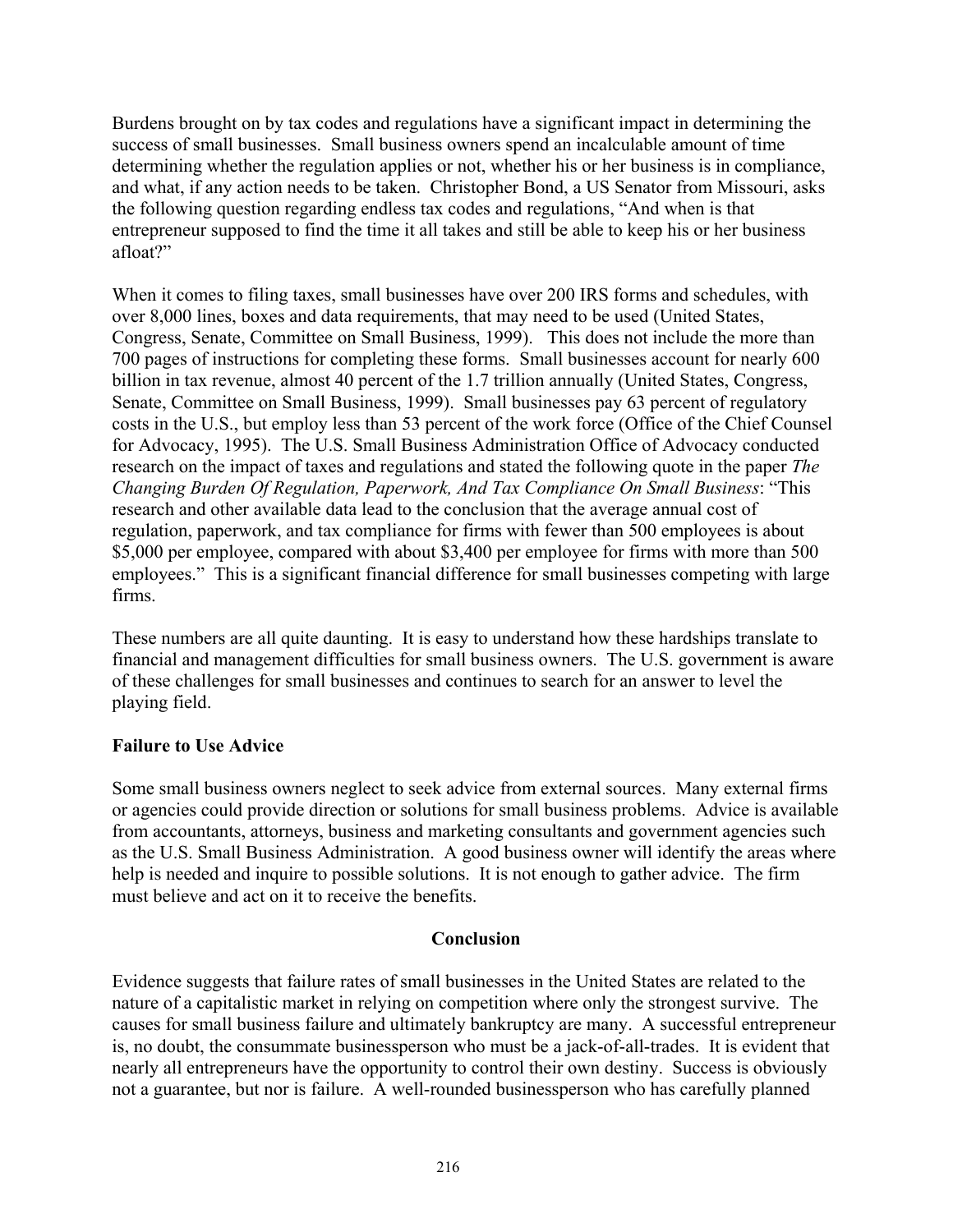and prepared with a clear vision of who and what the company is will have an excellent opportunity for success.

Some of the major causes of bankruptcy are poor planning, lack of financing, lack of business experience and lack of personal discipline. Anyone considering opening their own business should have not only the vision of where the business is going to end up, but a strong business plan. An important part of this business plan should be an exit strategy in case the business runs into problems. No business should start with just enough money to actually open the door. Many entrepreneurs do not realize that it takes two to three years for most businesses to turn a profit. Even though you are your own boss, the customer still controls a lot of your life and how your time is spent. Therefore, self-discipline becomes a very important element of being successful in owning a small business. Along with self-discipline, an individual should possess experience in the industry in which they are trying to establish their business. It is always a good idea to work for someone in the industry and make your mistakes on their money rather than on your own money.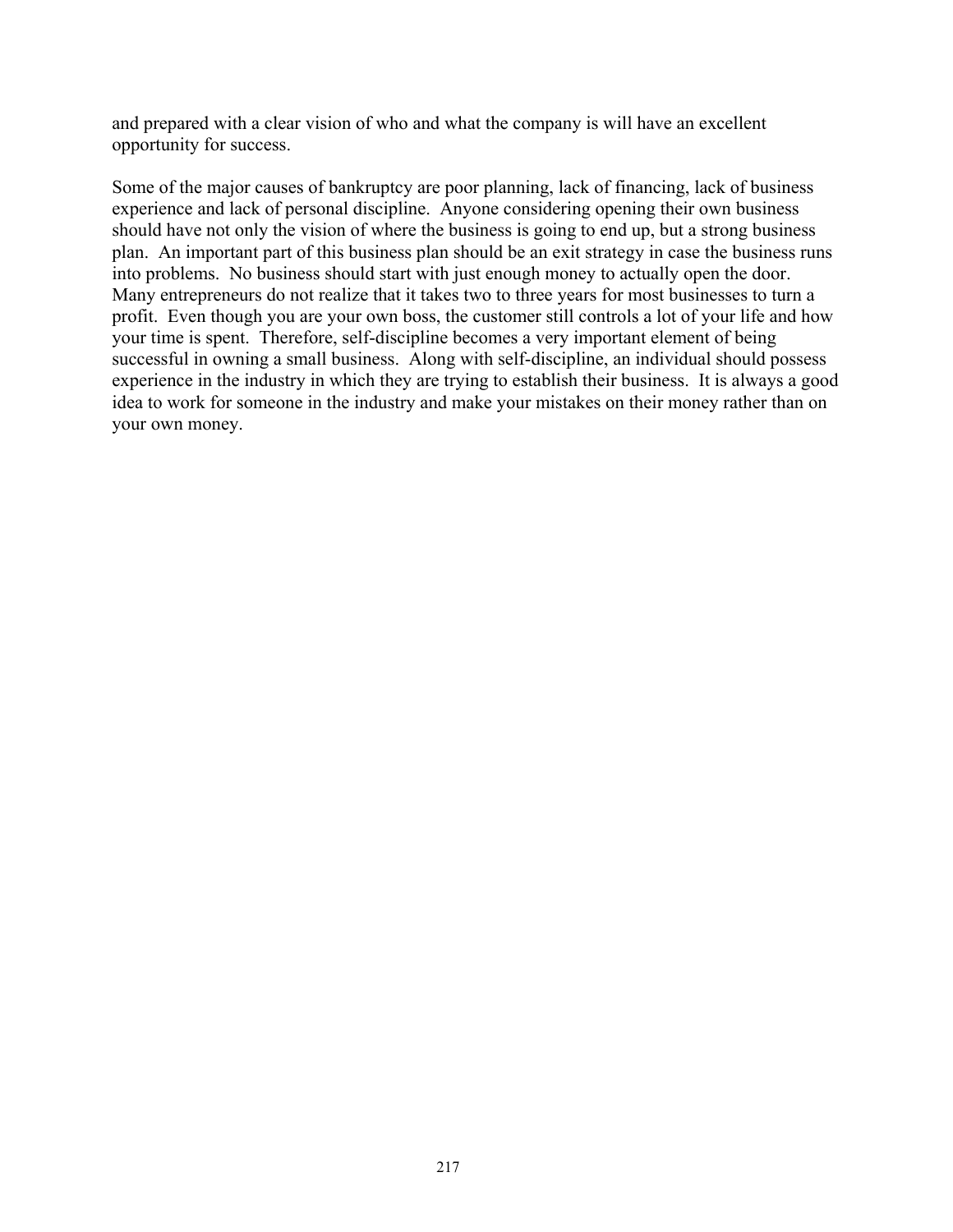#### **References**

Anastasio, Susan (1999), "Small Business Insurance & Risk Management Guide," The Travelers, Hartford, November 1999.

Bailey, Jeff (2003), "Firm Sings the Blues Amid Growing Pains," The Wall Street Journal Online, http://www.startupjournal.com/columnists/enterprise/20030703-bailey.html June 2003.

Biz Help 24.com, "Insolvent Customers," 4 p., Retrieved 7/18/2004 from http://www.bizhelp24.com/small\_business/business\_failure\_insolvency\_marketing.shtml.

Bradley III, Don B. (1999), "Poor Planning and Marketing Causes Small Business Bankruptcy," Small Business Advancement National Center, University of Central Arkansas, http://www.sbaer.uca.edu/Research/1999/WDSI/99wds820.htm 1999.

Bradley III, D. B. & H. L. Saunders, (1985), "Bankruptcy: A Management and Marketing Problem," Small Business Advancement National Center, University of Central Arkansas, http://www.sbaer.uca.edu/Research/1985/08.pdf 1985.

Bradley III, D. B. & M. J. Rubach, (2002), "Trade Credit and Small Business: A Cause of Business Failures," Small Business Advancement National Center, University of Central Arkansas, http://www.sbaer.uca.edu/research/2002/asbe/papers/02asbe055.pdf 2002.

Coleman, R. (2003), "The Most Common Reasons for Small Business Failure…And What to Watch Out for," The Coleman Chronicles, Vol. 1 Issue 20, 4p. http://www.coleman.bc.ca/publications/chronicles.html

Corder, Gene L. (1981), "The Five Deadly Mistakes that Lead to Bankruptcy," Redcore Book Publishing Co., Phoenix 1981.

Forsman, Theresa (2001), "The Final Reckoning for Small Businesses," Business Week Online, http://www.businessweek.com/smallbiz/content/mar2001/sb20010326\_848.htm March 2001.

Glocal Vantage, Inc, "Reasons for Failure", p.4, Retrieved 7/16/2004 from http://www.glocalvantage.com/BusinessStartupFailureandSuccess/Failure1.html.

Hale, John (2004), "Gambling on Small Business," Danville Register Bee.com, http://www.registerbee.com/servlet/ February 2004.

Holland, Rob (1998), "Planning Against A Business Failure," Agricultural Development Center, University of Tennessee, http://cpa.utk.edu/pdffiles Oct 1998.

Legal Match.com, "Business Bankruptcy," p. 2, Retrieved 7/18/2004 from http://www.legalmatch.com/law-library/Link?ar=business-bankruptcy.html.